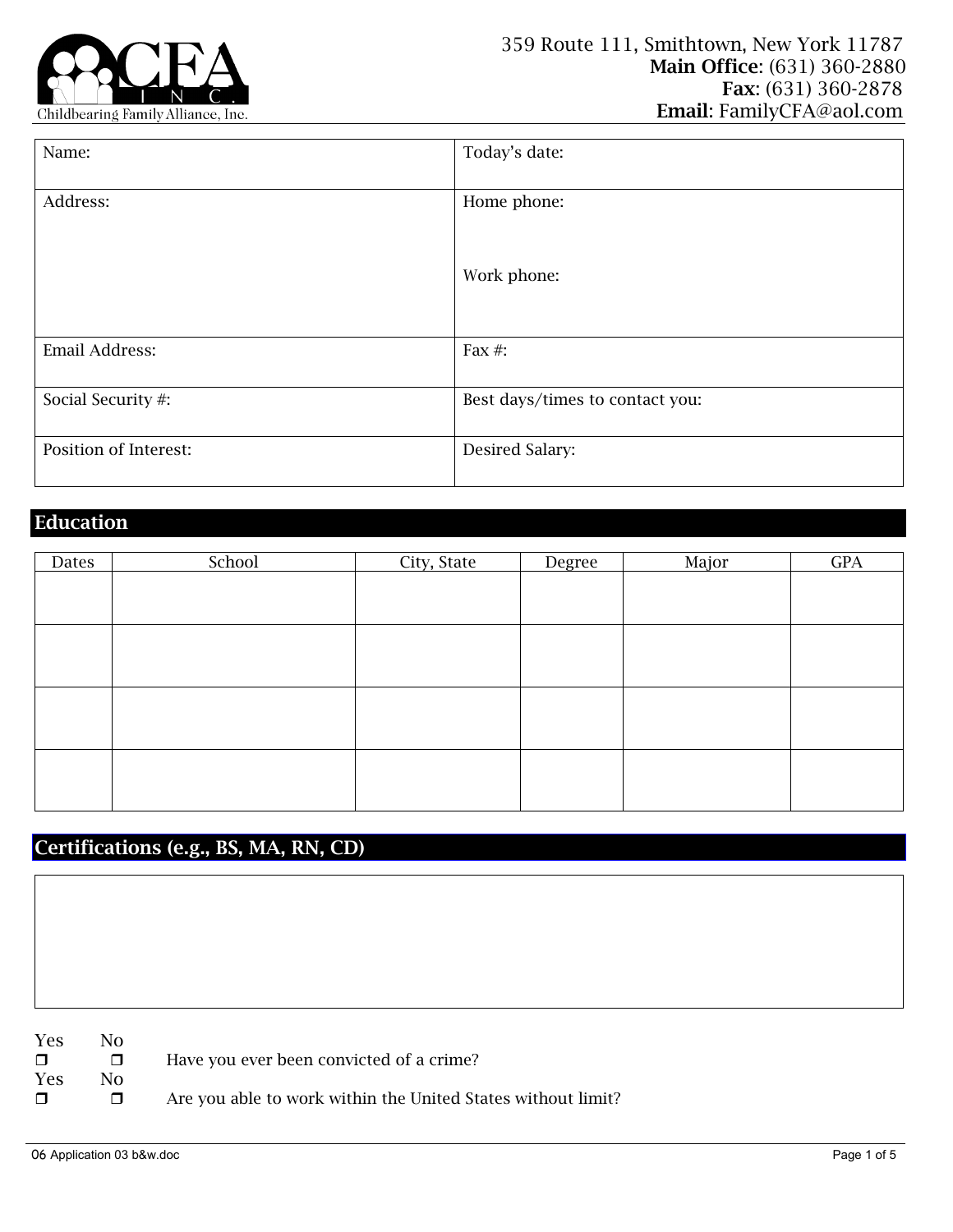

## Employment History (list most recent first)

| Dates    | Company | City, State      | Supervisor | Salary |
|----------|---------|------------------|------------|--------|
|          |         |                  |            |        |
|          |         |                  |            |        |
| Position |         | Responsibilities |            |        |
|          |         |                  |            |        |
|          |         |                  |            |        |
|          |         |                  |            |        |

| Dates    | Company | City, State      | Supervisor | Salary |
|----------|---------|------------------|------------|--------|
|          |         |                  |            |        |
|          |         |                  |            |        |
| Position |         | Responsibilities |            |        |
|          |         |                  |            |        |
|          |         |                  |            |        |
|          |         |                  |            |        |

| Dates    | Company | City, State      | Supervisor | Salary |
|----------|---------|------------------|------------|--------|
|          |         |                  |            |        |
|          |         |                  |            |        |
| Position |         | Responsibilities |            |        |
|          |         |                  |            |        |
|          |         |                  |            |        |

| Company | City, State | Supervisor       | Salary |
|---------|-------------|------------------|--------|
|         |             |                  |        |
|         |             |                  |        |
|         |             |                  |        |
|         |             |                  |        |
|         |             |                  |        |
|         |             |                  |        |
|         |             | Responsibilities |        |

| Dates    | Company | City, State      | Supervisor | Salary |
|----------|---------|------------------|------------|--------|
|          |         |                  |            |        |
|          |         |                  |            |        |
| Position |         | Responsibilities |            |        |
|          |         |                  |            |        |
|          |         |                  |            |        |
|          |         |                  |            |        |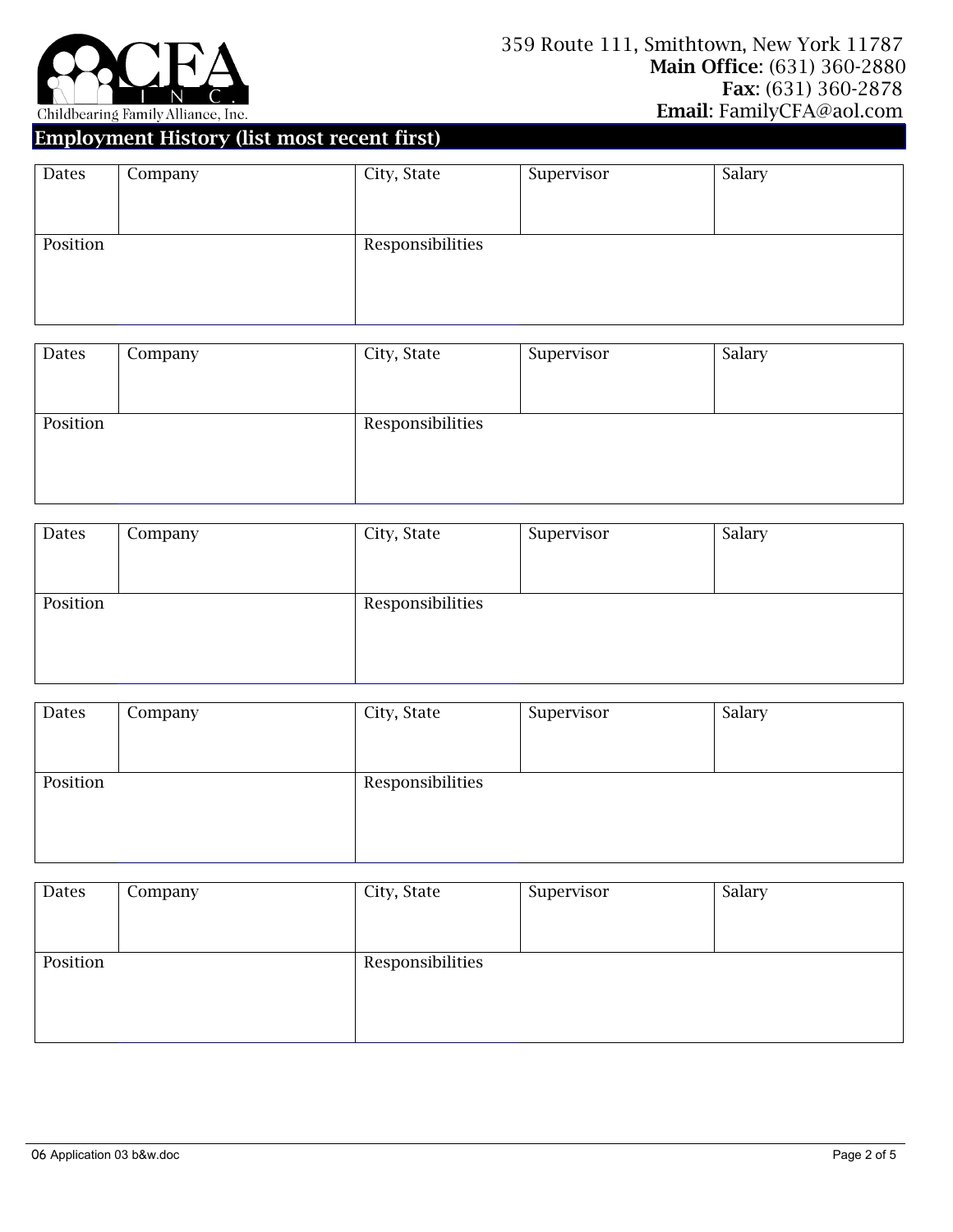

References (References are confidential and will not be contacted without your permission.)

| Name | Relationship | Phone Number |
|------|--------------|--------------|
|      |              |              |
|      |              |              |
|      |              |              |
|      |              |              |
|      |              |              |
|      |              |              |
|      |              |              |
|      |              |              |
|      |              |              |
|      |              |              |
|      |              |              |

## Why are you looking for another job?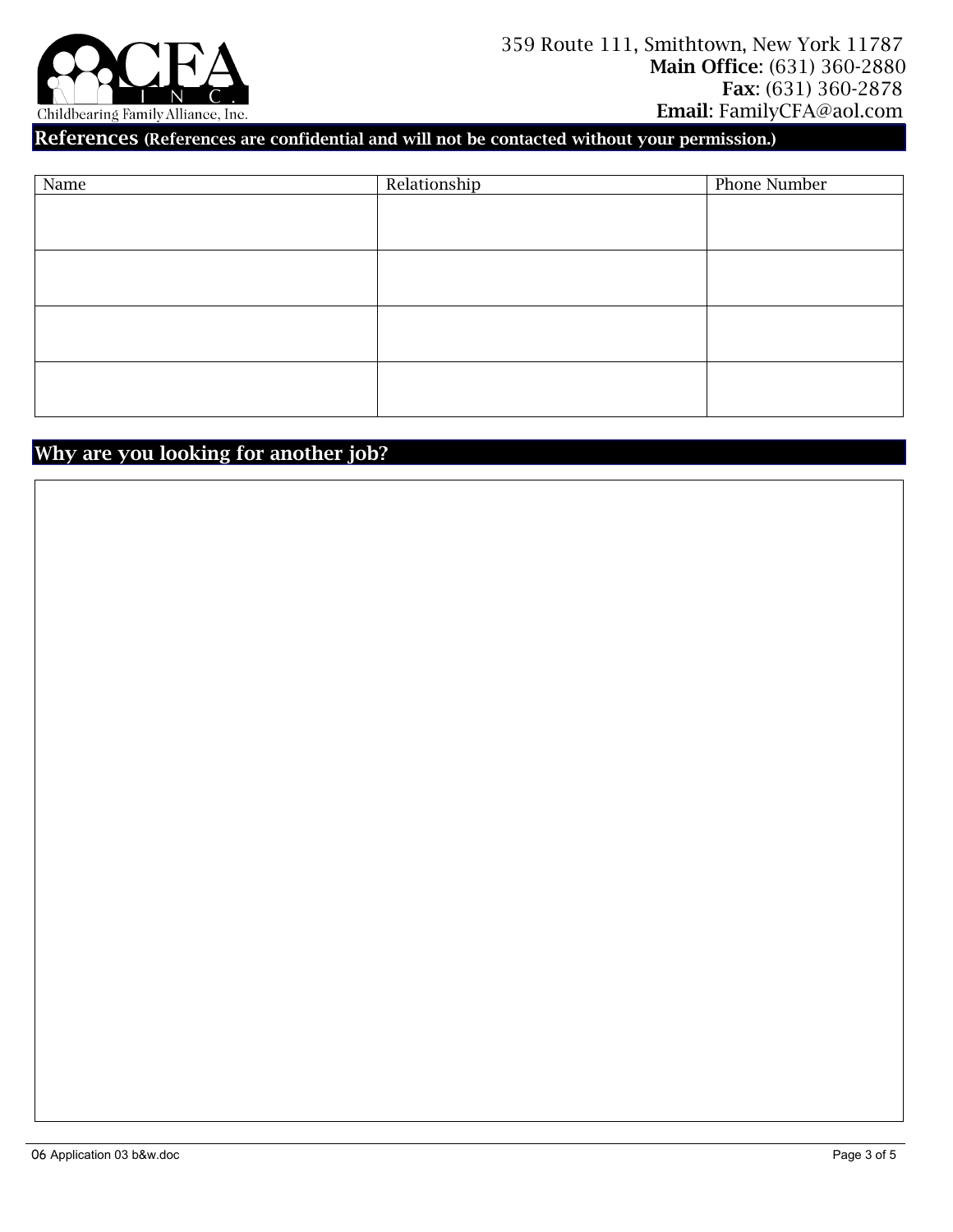

Please provide a few paragraphs explaining why you would like to work with Team CFA in the position you have applied for. Please include why you think you're the right one for the job.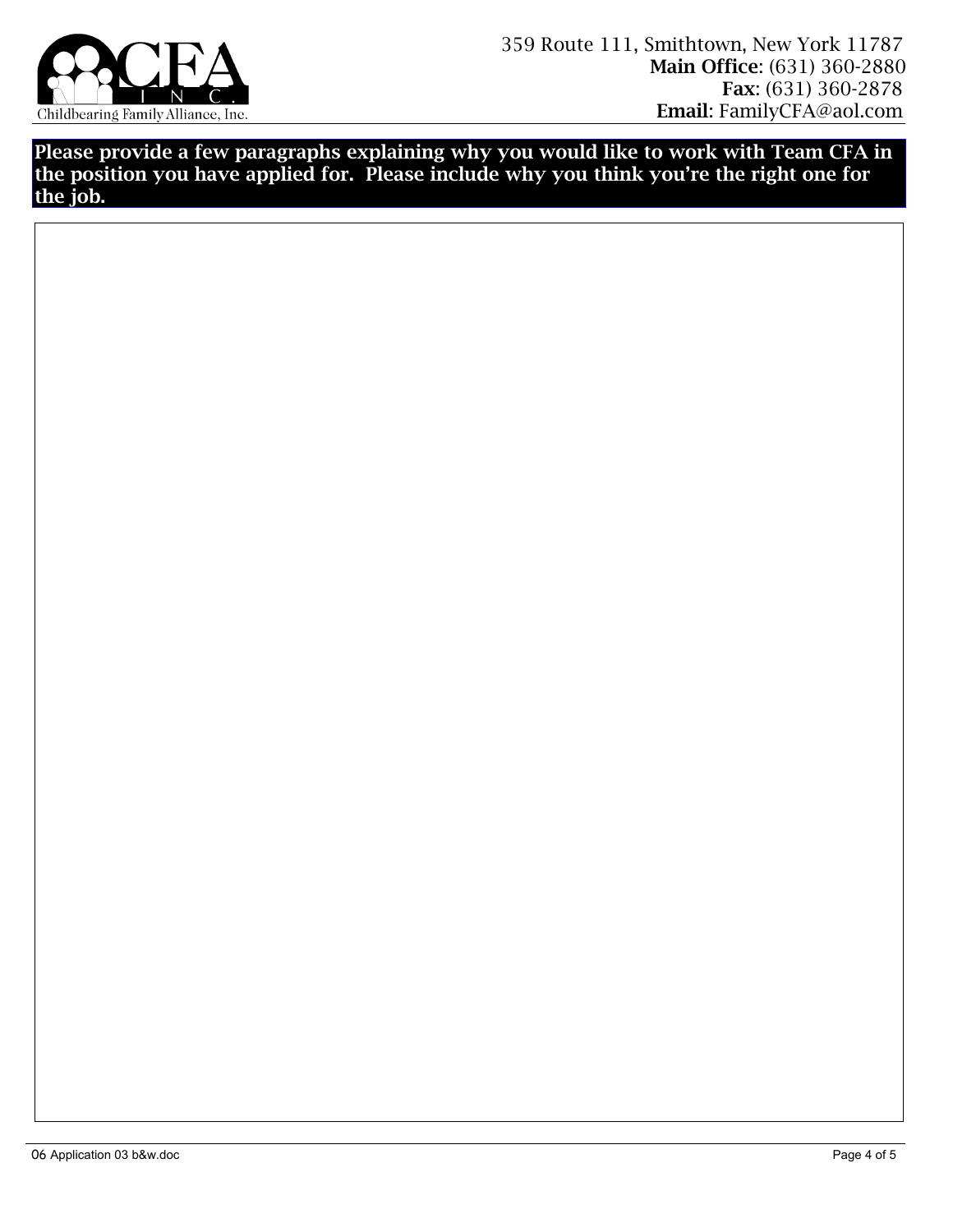

Where do you see yourself at CFA in 5 years? Please describe professional future plans.

Please continue on another page if necessary.

I attest that all the information provided on this application is true.

Applicant's signature Date

Please complete this application and include your resume. This application is a self-mailer. The last page has CFA's address printed on it. Complete the needed information, fold in half, tape, affix postage and mail. Your application can also be faxed to (631) 360-2878. Thanks!

\_\_\_\_\_\_\_\_\_\_\_\_\_\_\_\_\_\_\_\_\_\_\_\_\_\_\_\_\_\_\_\_\_\_\_\_\_\_\_\_\_\_\_\_\_\_\_\_\_\_\_\_\_\_\_\_\_\_\_\_\_\_\_\_ \_\_\_\_\_\_\_\_\_\_\_\_\_\_\_\_

CFA is an "at will" employer. This application expires once the position is filled.